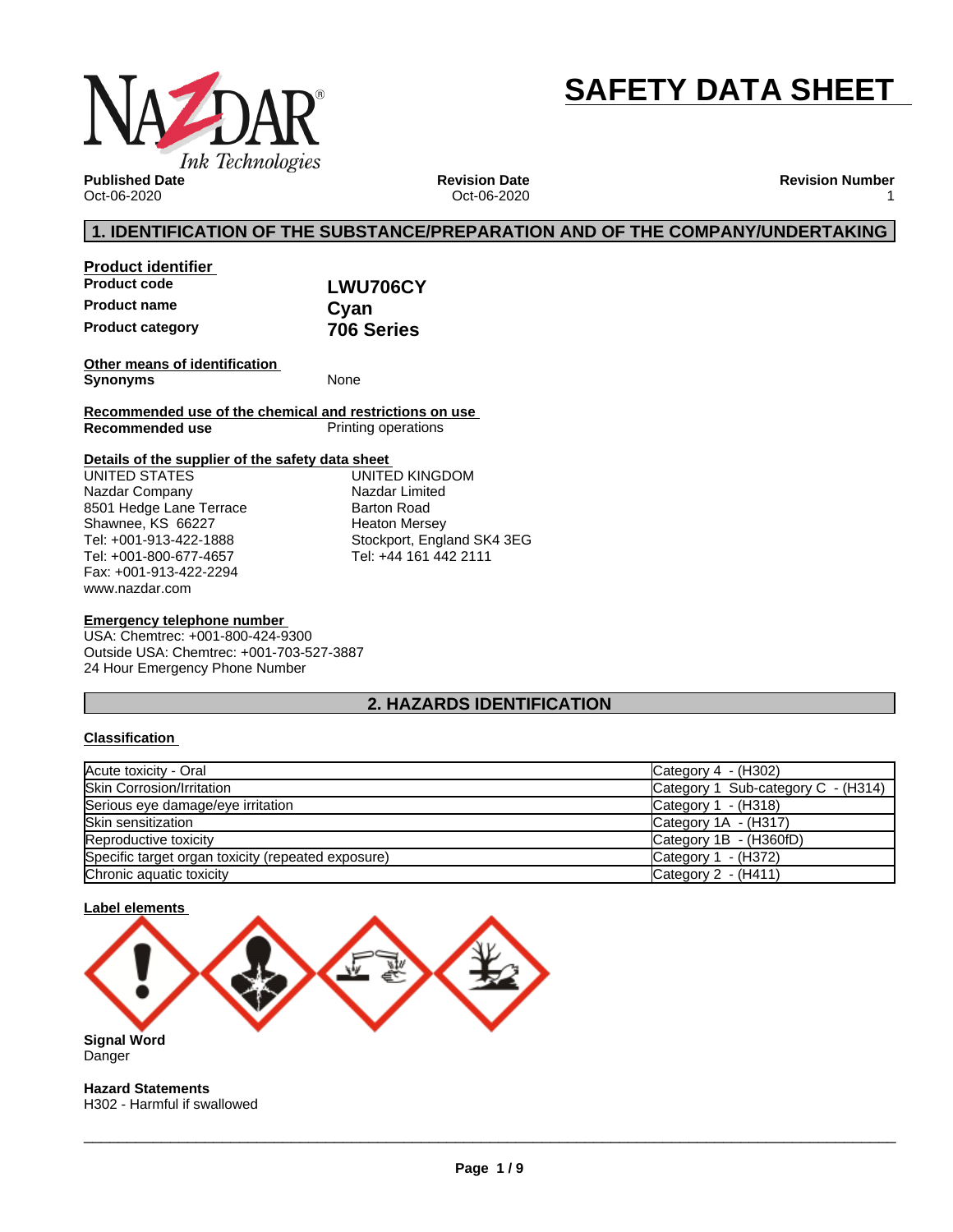H314 - Causes severe skin burns and eye damage

H317 - May cause an allergic skin reaction

H372 - Causes damage to organs through prolonged or repeated exposure

H411 - Toxic to aquatic life with long lasting effects

H360Df - May damage the unborn child. Suspected of damaging fertility

#### **Precautionary Statements**

P301 + P330 + P331 - IF SWALLOWED: Rinse mouth. Do NOT induce vomiting

P363 - Wash contaminated clothing before reuse

P305 + P351 + P338 - IF IN EYES: Rinse cautiously with water forseveral minutes. Remove contact lenses, if present and easy to do. Continue rinsing

 $\_$  ,  $\_$  ,  $\_$  ,  $\_$  ,  $\_$  ,  $\_$  ,  $\_$  ,  $\_$  ,  $\_$  ,  $\_$  ,  $\_$  ,  $\_$  ,  $\_$  ,  $\_$  ,  $\_$  ,  $\_$  ,  $\_$  ,  $\_$  ,  $\_$  ,  $\_$  ,  $\_$  ,  $\_$  ,  $\_$  ,  $\_$  ,  $\_$  ,  $\_$  ,  $\_$  ,  $\_$  ,  $\_$  ,  $\_$  ,  $\_$  ,  $\_$  ,  $\_$  ,  $\_$  ,  $\_$  ,  $\_$  ,  $\_$  ,

P261 - Avoid breathing dust/fume/gas/mist/vapors/spray

P333 + P313 - If skin irritation or rash occurs: Get medical advice/attention

P202 - Do not handle until all safety precautions have been read and understood

P280 - Wear protective gloves/protective clothing/eye protection/face protection

P308 + P313 - IF exposed or concerned: Get medical advice/attention

P264 - Wash face, hands and any exposed skin thoroughly after handling

P270 - Do not eat, drink or smoke when using this product

P314 - Get medical advice/attention if you feel unwell

P273 - Avoid release to the environment

#### **Hazards not otherwise classified (HNOC)**

Toxic to aquatic life.

### **3. COMPOSITION/INFORMATION ON INGREDIENTS**

### **Mixture**

| Component                       | <b>CAS-No</b>       | Weight %  | Trade         | <b>Note</b> |
|---------------------------------|---------------------|-----------|---------------|-------------|
|                                 |                     |           | <b>Secret</b> |             |
| Glycol Ether Acrylate           | <b>Trade Secret</b> | $10 - 30$ |               |             |
| Acrylated Monomer               | <b>Trade Secret</b> | $10 - 30$ |               |             |
| Acrylated Monomer               | <b>Trade Secret</b> | $10 - 30$ | $\star$       |             |
| <b>Vinyl Functional Monomer</b> | Trade Secret        | $10 - 30$ | $\star$       |             |
| Photoinitiator                  | <b>Trade Secret</b> | 1 - 5     |               |             |
| <b>Acrylated Monomer</b>        | <b>Trade Secret</b> | - 5       |               |             |
| Photoinitiator                  | <b>Trade Secret</b> | $1 - 5$   |               |             |
| <b>Acrylated Monomer</b>        | <b>Trade Secret</b> | $1 - 5$   | $\star$       |             |
| Copper Phthalocyanine Compound  | <b>Trade Secret</b> | < 0.5     | $\star$       |             |
| Tetrahydrofurfuryl alcohol      | 97-99-4             | < 0.5     | $\star$       |             |

\*The exact percentage (concentration) of composition has been withheld as a trade secret.

### **4. FIRST AID MEASURES**

#### **Description of first aid measures**

| <b>General Advice</b> | Show this safety data sheet to the doctor in attendance.                                                                                                                                                  |
|-----------------------|-----------------------------------------------------------------------------------------------------------------------------------------------------------------------------------------------------------|
| <b>Eye Contact</b>    | Immediately flush with plenty of water. After initial flushing, remove any contact lenses and<br>continue flushing for at least 15 minutes. Get medical attention if irritation develops and<br>persists. |
| <b>Skin Contact</b>   | Wash off immediately with soap and plenty of water for at least 15 minutes. Remove<br>contaminated clothing. If irritation (redness, rash, blistering) develops, get medical attention.                   |
| <b>Inhalation</b>     | Remove person to fresh air and keep comfortable for breathing. If breathing is irregular or<br>stopped, administer artificial respiration. Get medical attention immediately.                             |
| Ingestion             | Do NOT induce vomiting. Never give anything by mouth to an unconscious person. Call a<br>physician or poison control center immediately.                                                                  |

### **Most important symptoms and effects, both acute and delayed**

None under normal use conditions.

### **Indication of any immediate medical attention and special treatment needed**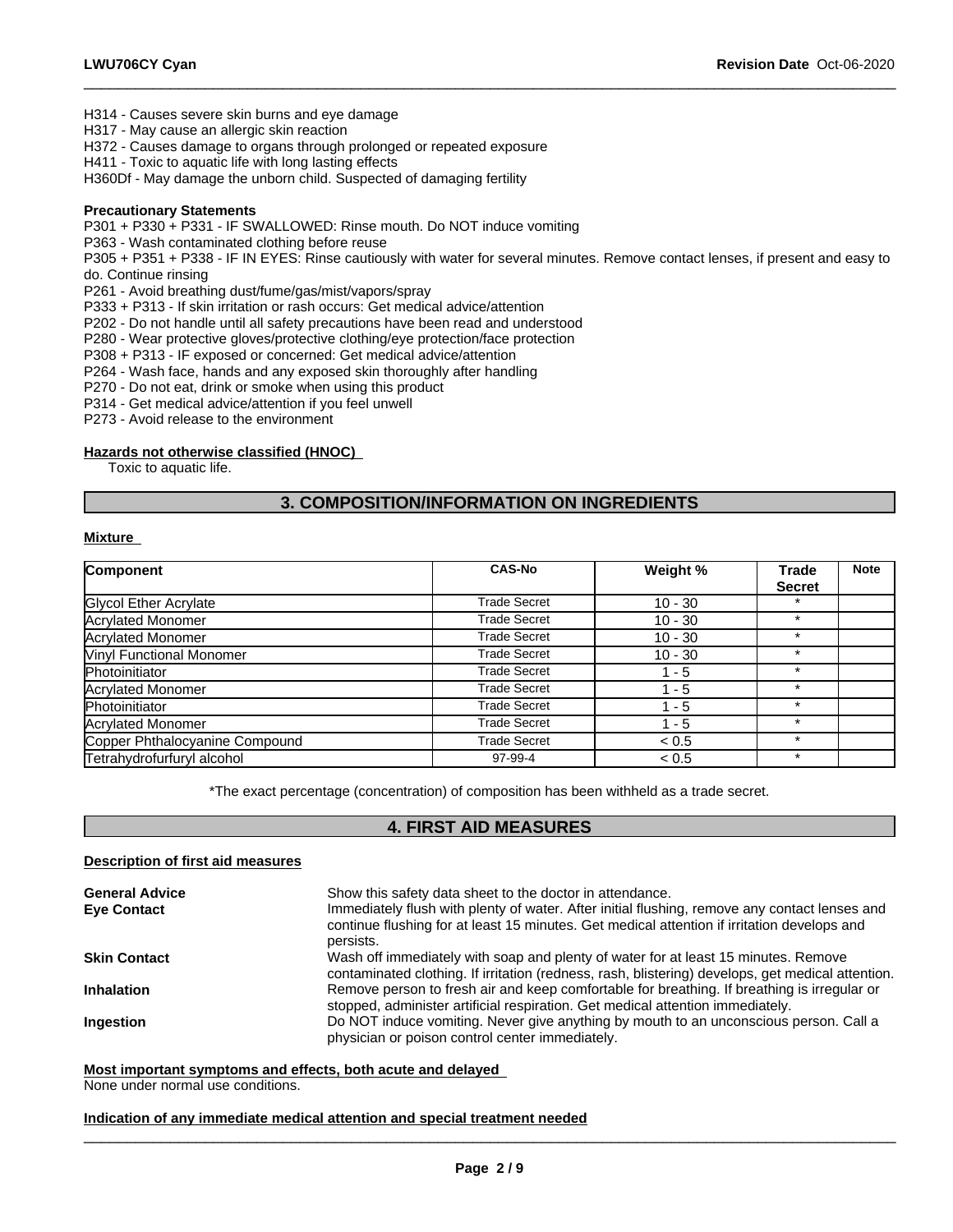**Notes to Physician** Treat symptomatically.

### **5. FIRE-FIGHTING MEASURES**

 $\_$  ,  $\_$  ,  $\_$  ,  $\_$  ,  $\_$  ,  $\_$  ,  $\_$  ,  $\_$  ,  $\_$  ,  $\_$  ,  $\_$  ,  $\_$  ,  $\_$  ,  $\_$  ,  $\_$  ,  $\_$  ,  $\_$  ,  $\_$  ,  $\_$  ,  $\_$  ,  $\_$  ,  $\_$  ,  $\_$  ,  $\_$  ,  $\_$  ,  $\_$  ,  $\_$  ,  $\_$  ,  $\_$  ,  $\_$  ,  $\_$  ,  $\_$  ,  $\_$  ,  $\_$  ,  $\_$  ,  $\_$  ,  $\_$  ,

#### **Suitable Extinguishing Media**

Foam. Carbon dioxide (CO2). Dry chemical. Water spray. Use extinguishing measures that are appropriate to local circumstances and the surrounding environment.

#### **Unsuitable Extinguishing Media**

No information available.

#### **Specific Hazards Arising from the Chemical**

Thermal decomposition can lead to release of irritating gases and vapors. May emit toxic fumes under fire conditions. Hazardous polymerization may take place during a fire due to heat. Closed containers could violently rupture.

### **Protective Equipment and Precautions for Firefighters**

As in any fire, wear self-contained breathing apparatus pressure-demand, MSHA/NIOSH (approved or equivalent) and full protective gear. Cool containers / tanks with water spray. Sealed containers may rupture when heated.

### **6. ACCIDENTAL RELEASE MEASURES**

#### **Personal precautions, protective equipment and emergency procedures**

**Personal Precautions** Remove all sources of ignition. Ventilate the area. Avoid contact with eyes, skin and clothing. Avoid breathing dust or vapor. Evacuate personnel to safe areas. Keep people away from and upwind of spill/leak.

#### **Environmental precautions**

Prevent product from entering drains. Prevent further leakage or spillage if safe to do so. Keep out of drains, sewers, ditches and waterways. Local authorities should be advised if significant spillages cannot be contained.

### **Methods and material for containment and cleaning up**

Contain spillage, and then collect with non-combustible absorbent material, (e.g. sand, earth, diatomaceous earth, vermiculite) and place in container for disposal according to local / national regulations (see section 13). Use clean non-sparking tools to collect absorbed material.

### **7. HANDLING AND STORAGE**

#### **Precautions for safe handling**

Handling **Handling Example 20** Use personal protective equipment as required. Do not eat, drink or smoke when using this product. Ensure adequate ventilation.

#### **Conditions for safe storage, including any incompatibilities**

Storage **Keep at temperatures between 18°-32°C (65°-90°F). Keep containers tightly closed in a dry,** cool and well-ventilated place. Keep container closed when not in use. Keep out of the reach of children. Protect from direct sunlight. Keep away from open flames, hot surfaces and sources of ignition.

**Incompatible Products** Strong acids. Strong bases. Strong oxidizing agents. Reducing agent.

 $\_$  ,  $\_$  ,  $\_$  ,  $\_$  ,  $\_$  ,  $\_$  ,  $\_$  ,  $\_$  ,  $\_$  ,  $\_$  ,  $\_$  ,  $\_$  ,  $\_$  ,  $\_$  ,  $\_$  ,  $\_$  ,  $\_$  ,  $\_$  ,  $\_$  ,  $\_$  ,  $\_$  ,  $\_$  ,  $\_$  ,  $\_$  ,  $\_$  ,  $\_$  ,  $\_$  ,  $\_$  ,  $\_$  ,  $\_$  ,  $\_$  ,  $\_$  ,  $\_$  ,  $\_$  ,  $\_$  ,  $\_$  ,  $\_$  ,

### **8. EXPOSURE CONTROLS/PERSONAL PROTECTION**

### **Control parameters**

#### **Exposure limits**

This product, as supplied, does not contain any hazardous materials with occupational exposure limits established by the region specific regulatory bodies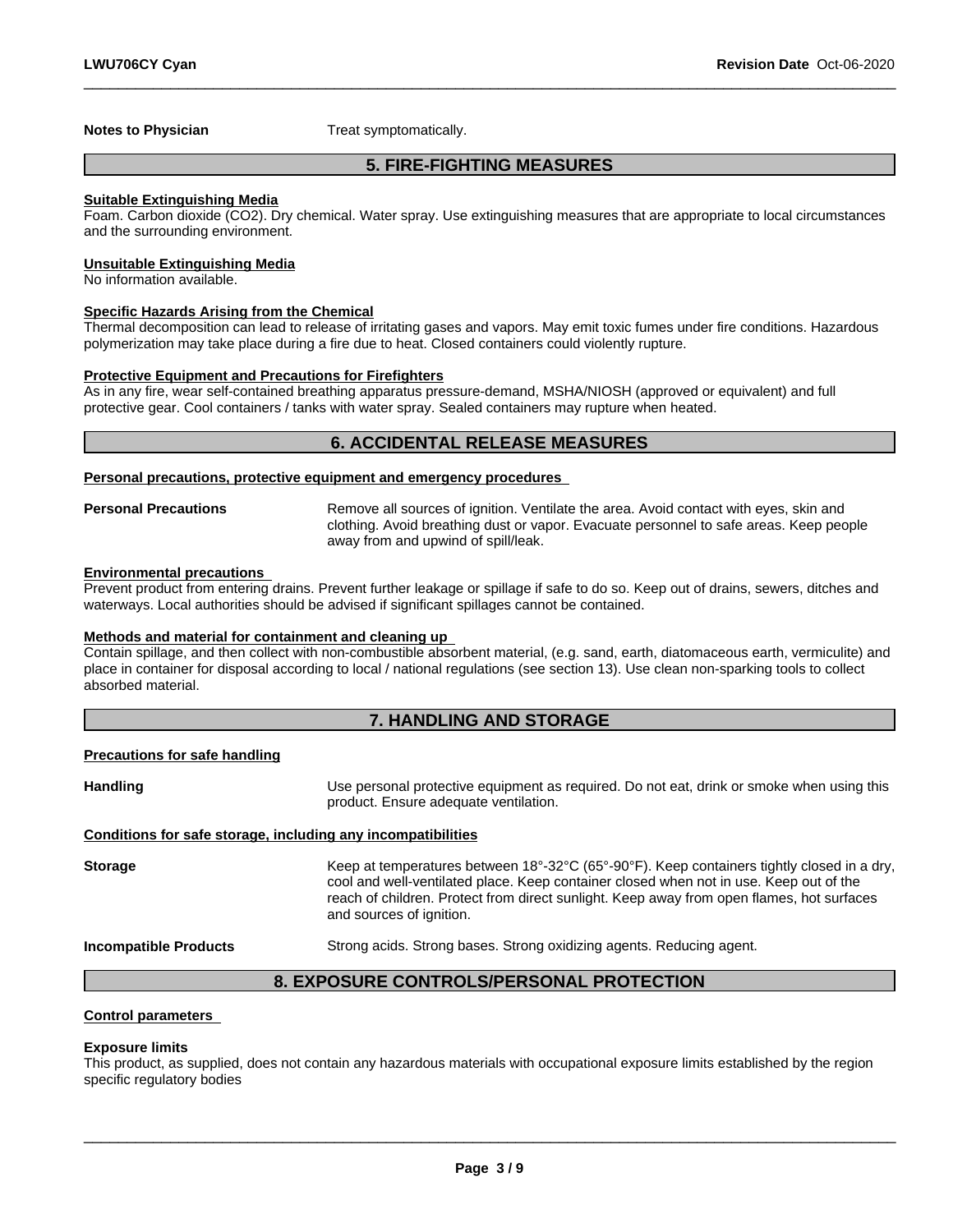### **Appropriate engineering controls**

| <b>Engineering Measures</b>   | Provide a good standard of general ventilation. Natural ventilation is from doors, windows<br>etc. Controlled ventilation means air is supplied or removed by a powered fan. Users are<br>advised to consider national Occupational Exposure Limits or other equivalent values. In<br>case of insufficient ventilation, wear suitable respiratory equipment.                                                                                                                                                                                                                                                                                                                                                                                                                                                                  |
|-------------------------------|-------------------------------------------------------------------------------------------------------------------------------------------------------------------------------------------------------------------------------------------------------------------------------------------------------------------------------------------------------------------------------------------------------------------------------------------------------------------------------------------------------------------------------------------------------------------------------------------------------------------------------------------------------------------------------------------------------------------------------------------------------------------------------------------------------------------------------|
|                               | Individual protection measures, such as personal protective equipment                                                                                                                                                                                                                                                                                                                                                                                                                                                                                                                                                                                                                                                                                                                                                         |
| <b>Eye/Face Protection</b>    | Wear safety glasses with side shields (or goggles). If splashes are likely to occur:. Wear<br>suitable face shield. Ensure that eyewash stations and safety showers are close to the<br>workstation location.                                                                                                                                                                                                                                                                                                                                                                                                                                                                                                                                                                                                                 |
| <b>Skin Protection</b>        | Wear impervious protective clothing, including boots, gloves, lab coat, apron or coveralls,<br>as appropriate, to prevent skin contact.                                                                                                                                                                                                                                                                                                                                                                                                                                                                                                                                                                                                                                                                                       |
| <b>Hand Protection</b>        | Chemical resistant protective gloves.<br>Suitable materials also with prolonged, direct contact (Recommended: Protective index 6,<br>corresponding >480 minutes of permeation time): eg. nitrile rubber (0.4 mm), chloroprene<br>rubber (0.5 mm), polyvinylchloride (0.7 mm) and other<br>Supplementary note: The specifications are based on tests, literature data and information<br>of glove manufacturers. Taking into account the varying conditions, the practical usage of a<br>chemical-protective glove in practice may be much shorter than the permeation time<br>determined through testing.<br>Due to different glove types, the manufacturer's directions for use should be observed.<br>Replace gloves immediately when torn or any change in appearance is noticed such as<br>dimension, color, flexibility. |
| <b>Respiratory Protection</b> | If exposure limits are exceeded or irritation is experienced, NIOSH/MSHA approved<br>respiratory protection should be worn. Respiratory protection must be provided in<br>accordance with current local regulations. Selection of air-purifying or positive-pressure<br>supplied-air will depend on the specific operation and the potential airborne concentration of<br>the material.                                                                                                                                                                                                                                                                                                                                                                                                                                       |
|                               | General Hygiene Considerations Handle in accordance with good industrial hygiene and safety practice. Wash hands before<br>eating, drinking or smoking. Wash contaminated clothing before reuse. Avoid contact with<br>eyes, skin and clothing. Wear suitable gloves and eye/face protection. Regular cleaning of<br>equipment, work area and clothing is recommended.                                                                                                                                                                                                                                                                                                                                                                                                                                                        |

 $\_$  ,  $\_$  ,  $\_$  ,  $\_$  ,  $\_$  ,  $\_$  ,  $\_$  ,  $\_$  ,  $\_$  ,  $\_$  ,  $\_$  ,  $\_$  ,  $\_$  ,  $\_$  ,  $\_$  ,  $\_$  ,  $\_$  ,  $\_$  ,  $\_$  ,  $\_$  ,  $\_$  ,  $\_$  ,  $\_$  ,  $\_$  ,  $\_$  ,  $\_$  ,  $\_$  ,  $\_$  ,  $\_$  ,  $\_$  ,  $\_$  ,  $\_$  ,  $\_$  ,  $\_$  ,  $\_$  ,  $\_$  ,  $\_$  ,

### **9. PHYSICAL AND CHEMICAL PROPERTIES**

| Information on basic physical and chemical properties |                        |                                  |                          |  |
|-------------------------------------------------------|------------------------|----------------------------------|--------------------------|--|
| <b>Physical State</b>                                 | Liquid                 | Appearance                       | Colored                  |  |
| Odor                                                  | Mild Sweet Acrylic     | <b>Odor Threshold</b>            | No information available |  |
| <b>Property</b>                                       | Values                 | Remarks • Method                 |                          |  |
| рH                                                    |                        | No data available                |                          |  |
| <b>Melting Point / Freezing Point</b>                 |                        | No data available                |                          |  |
| <b>Boiling Point / Boiling Range</b>                  | $> 149$ °C / 300 °F    |                                  |                          |  |
| <b>Flash Point</b>                                    | $> 94$ °C $/ > 201$ °F | Pensky Martens Closed Cup (PMCC) |                          |  |
| <b>Evaporation rate</b>                               |                        | No data available                |                          |  |
| <b>Flammability Limit in Air</b>                      |                        |                                  |                          |  |
| Upper flammability limit                              |                        | No data available                |                          |  |
| Lower flammability limit                              |                        | No data available                |                          |  |
| <b>Vapor Pressure</b>                                 |                        | No data available                |                          |  |
| <b>Vapor Density</b>                                  |                        | No data available                |                          |  |
| <b>Specific Gravity</b>                               | 1.07                   |                                  |                          |  |
| <b>Water Solubility</b>                               |                        | No data available                |                          |  |
| Solubility in other solvents                          |                        | No data available                |                          |  |
| Partition coefficient: n-octanol/water                |                        | No data available                |                          |  |
|                                                       |                        |                                  |                          |  |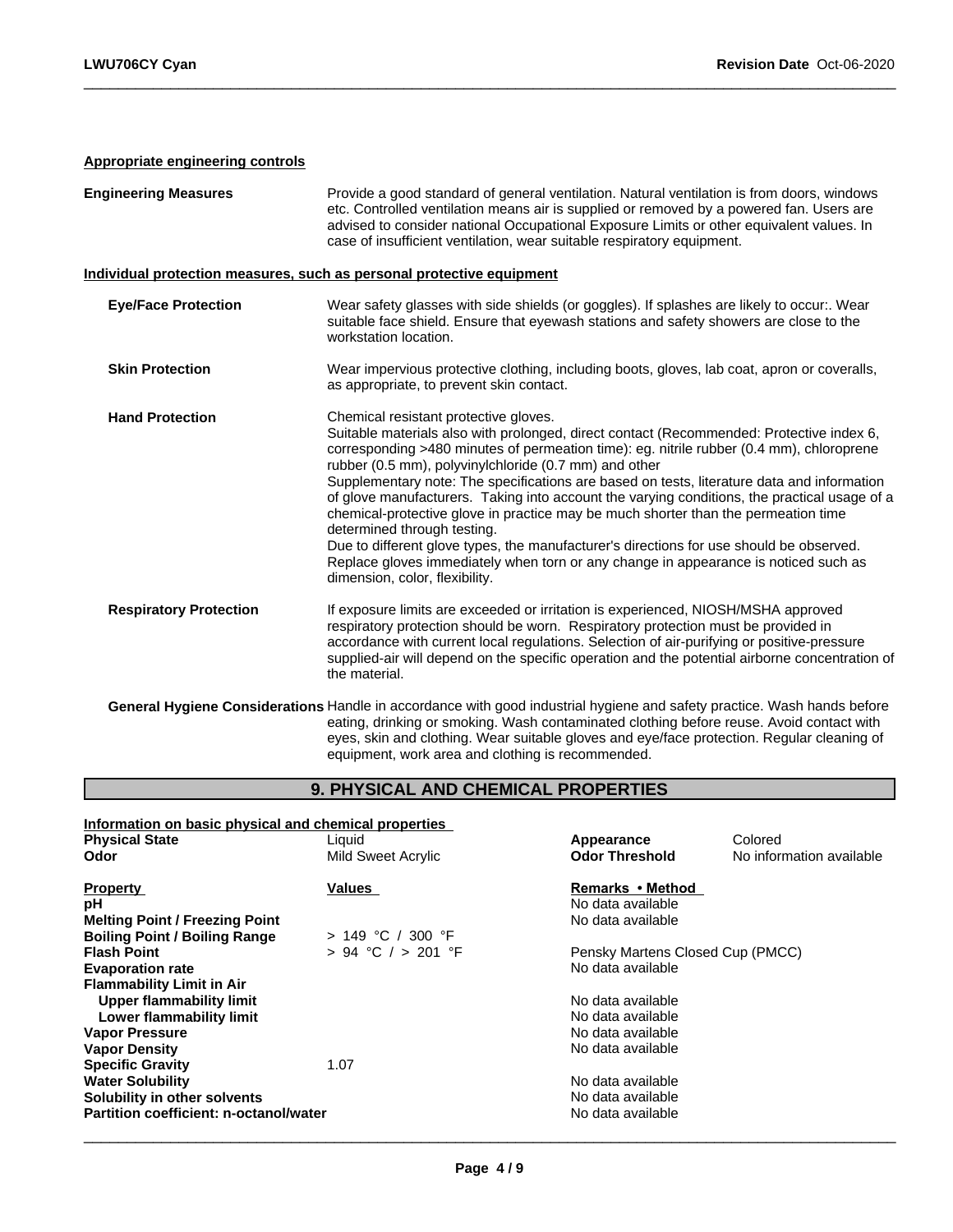| <b>Autoignition Temperature</b><br><b>Decomposition temperature</b><br><b>Kinematic viscosity</b><br><b>Dynamic viscosity</b> |                                            | No data available<br>No data available<br>No data available<br>No data available |                                                   |
|-------------------------------------------------------------------------------------------------------------------------------|--------------------------------------------|----------------------------------------------------------------------------------|---------------------------------------------------|
| <b>Explosive Properties</b><br><b>Oxidizing Properties</b>                                                                    | No data available<br>No data available     |                                                                                  |                                                   |
| <b>Other Information</b>                                                                                                      |                                            |                                                                                  |                                                   |
| <b>Photochemically Reactive</b><br><b>Weight Per Gallon (lbs/gal)</b>                                                         | N <sub>o</sub><br>8.9                      |                                                                                  |                                                   |
| VOC by weight %<br>(less water)<br>$0 - 1$                                                                                    | VOC by volume %<br>(less water)<br>$0 - 1$ | <b>VOC Ibs/gal</b><br>(less water)<br>$0 - 1$                                    | <b>VOC grams/liter</b><br>(less water)<br>$0 - 1$ |

 $\_$  ,  $\_$  ,  $\_$  ,  $\_$  ,  $\_$  ,  $\_$  ,  $\_$  ,  $\_$  ,  $\_$  ,  $\_$  ,  $\_$  ,  $\_$  ,  $\_$  ,  $\_$  ,  $\_$  ,  $\_$  ,  $\_$  ,  $\_$  ,  $\_$  ,  $\_$  ,  $\_$  ,  $\_$  ,  $\_$  ,  $\_$  ,  $\_$  ,  $\_$  ,  $\_$  ,  $\_$  ,  $\_$  ,  $\_$  ,  $\_$  ,  $\_$  ,  $\_$  ,  $\_$  ,  $\_$  ,  $\_$  ,  $\_$  ,

### **10. STABILITY AND REACTIVITY**

#### **Reactivity**

No information available.

### **Chemical stability**

Stable under normal conditions.

### **Possibility of Hazardous Reactions**

None under normal processing. Do not store for longer periods at temperatures above 93°C (200°F).

### **Conditions to avoid**

Temperatures above 93 °C / 200 °F. Protect from direct sunlight. Keep away from open flames, hot surfaces and sources of ignition.

### **Incompatible materials**

Strong acids. Strong bases. Strong oxidizing agents. Reducing agent.

### **Hazardous Decomposition Products**

Thermal decomposition can lead to release of irritating gases and vapors. Carbon dioxide (CO2). Carbon monoxide.

### **11. TOXICOLOGICAL INFORMATION**

### **Information on likely routes of exposure**

| <b>Inhalation</b>   | Specific test data for the substance or mixture is not available.                              |
|---------------------|------------------------------------------------------------------------------------------------|
| <b>Eve Contact</b>  | Specific test data for the substance or mixture is not available.                              |
| <b>Skin Contact</b> | Specific test data for the substance or mixture is not available.                              |
| Ingestion           | Specific test data for the substance or mixture is not available. Harmful if swallowed. (based |
|                     | on components).                                                                                |

| Component                  | Oral LD50               |
|----------------------------|-------------------------|
| Glycol Ether Acrylate      | $= 4660 \mu L/kg$ (Rat) |
|                            |                         |
| Acrylated Monomer          | $= 4890$ mg/kg (Rat)    |
|                            |                         |
| Acrylated Monomer          | $= 5190$ mg/kg (Rat)    |
| Photoinitiator             | $>$ 2000 mg/kg (Rat)    |
|                            |                         |
| Tetrahydrofurfuryl alcohol | $= 1600$ mg/kg (Rat)    |
| 97-99-4                    |                         |
|                            |                         |
| Component                  | Dermal LD50             |
| Acrylated Monomer          | $=$ 5000 mg/kg (Rabbit) |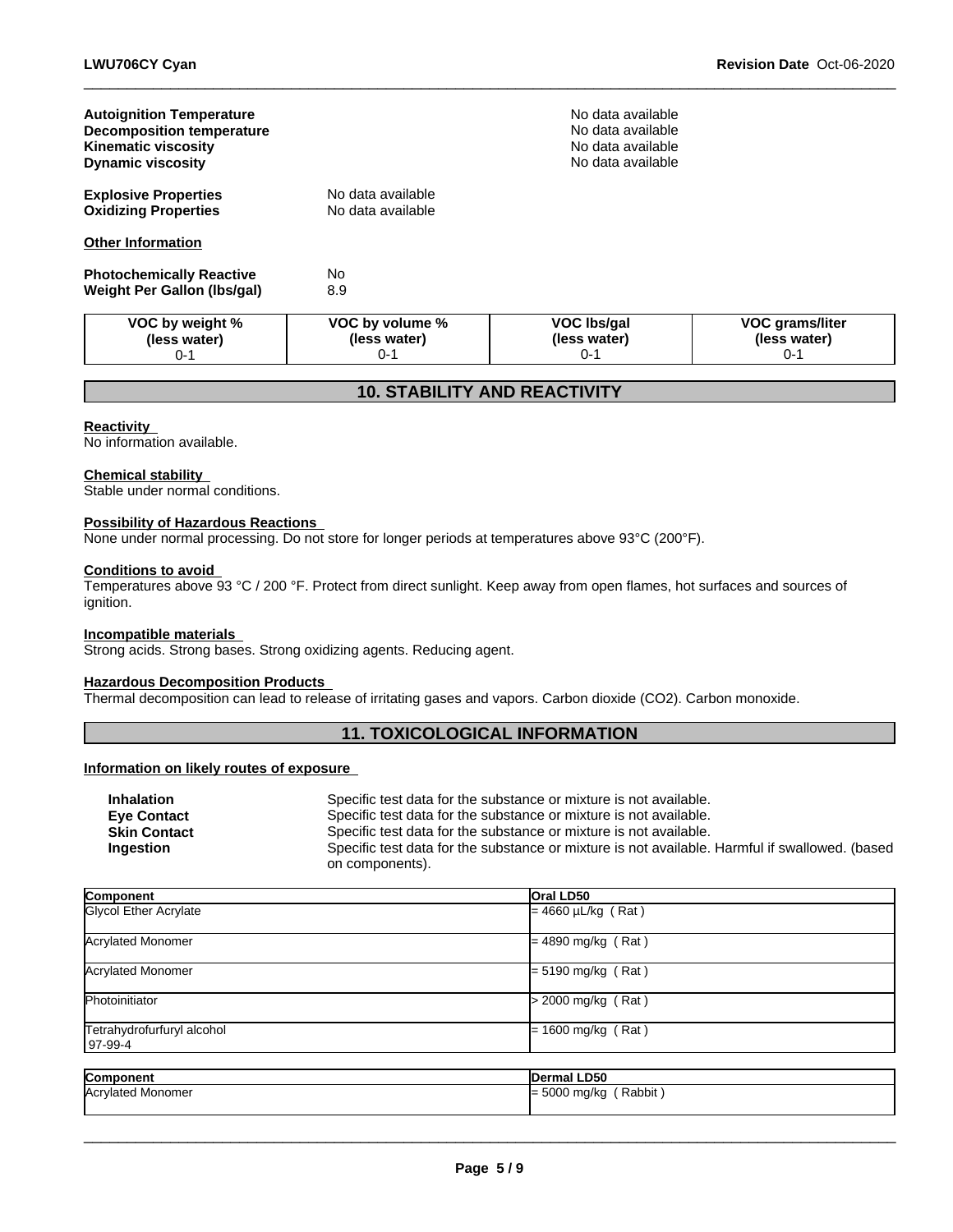| Photoinitiator | 2000<br>Rat<br>ma/ka<br>.<br>.<br>$\sim$ |
|----------------|------------------------------------------|
|                |                                          |

 $\_$  ,  $\_$  ,  $\_$  ,  $\_$  ,  $\_$  ,  $\_$  ,  $\_$  ,  $\_$  ,  $\_$  ,  $\_$  ,  $\_$  ,  $\_$  ,  $\_$  ,  $\_$  ,  $\_$  ,  $\_$  ,  $\_$  ,  $\_$  ,  $\_$  ,  $\_$  ,  $\_$  ,  $\_$  ,  $\_$  ,  $\_$  ,  $\_$  ,  $\_$  ,  $\_$  ,  $\_$  ,  $\_$  ,  $\_$  ,  $\_$  ,  $\_$  ,  $\_$  ,  $\_$  ,  $\_$  ,  $\_$  ,  $\_$  ,

### **Information on toxicological effects**

| <b>Symptoms</b>                  | Specific test data for the substance or mixture is not available.                                                                                           |
|----------------------------------|-------------------------------------------------------------------------------------------------------------------------------------------------------------|
|                                  | Delayed and immediate effects as well as chronic effects from short and long-term exposure                                                                  |
| <b>Skin corrosion/irritation</b> | Specific test data for the substance or mixture is not available. Causes severe burns.<br>(based on components).                                            |
| Eye damage/irritation            | Specific test data for the substance or mixture is not available. Causes severe eye damage.<br>(based on components).                                       |
| <b>Irritation</b>                | Specific test data for the substance or mixture is not available.                                                                                           |
| <b>Corrosivity</b>               | Specific test data for the substance or mixture is not available.                                                                                           |
| <b>Sensitization</b>             | Specific test data for the substance or mixture is not available. May cause an allergic skin<br>reaction. (based on components).                            |
| <b>Mutagenic Effects</b>         | Specific test data for the substance or mixture is not available.                                                                                           |
| <b>Carcinogenic effects</b>      | Specific test data for the substance or mixture is not available.                                                                                           |
| <b>Reproductive Effects</b>      | Specific test data for the substance or mixture is not available. May damage the unborn<br>child. Suspected of damaging fertility. (based on components).   |
| <b>STOT - single exposure</b>    | Specific test data for the substance or mixture is not available.                                                                                           |
| <b>STOT - repeated exposure</b>  | Specific test data for the substance or mixture is not available. Causes damage to organs<br>through prolonged or repeated exposure. (based on components). |
| <b>Chronic Toxicity</b>          | Specific test data for the substance or mixture is not available                                                                                            |
| <b>Target Organ Effects</b>      | Liver, Respiratory system.                                                                                                                                  |
| <b>Aspiration hazard</b>         | Specific test data for the substance or mixture is not available.                                                                                           |
| Carcinogenicity                  | The table below indicates whether each agency has listed any ingredient as a carcinogen.                                                                    |

| $\sim$                  | . |
|-------------------------|---|
| n<br>nomei<br>лог<br>∽~ |   |
|                         |   |

### **Numerical measures of toxicity - Product Information**

**Unknown Acute Toxicity** 0 % of the mixture consists of ingredient(s) of unknown toxicity

## **The following values are calculated based on chapter 3.1 of the GHS document ATEmix (oral)** 1,367.00<br> **ATEmix (dermal)** 10,171.00

**ATEmix** (dermal)

### **12. ECOLOGICAL INFORMATION**

#### **Ecotoxicity**

Specific test data for the substance or mixture is not available. Toxic to aquatic life with long lasting effects. (based on components).

0.05 % of the mixture consists of component(s) of unknown hazards to the aquatic environment

| Component                       | lFish                                               |
|---------------------------------|-----------------------------------------------------|
| Acrylated Monomer               | $[96h$ LC50 Danio rerio: = 0.704 mg/L [semi-static] |
| <b>Vinyl Functional Monomer</b> | $96h$ LC50 Danio rerio: = 307 mg/L [static]         |
| Photoinitiator                  | 96h LC50 Danio rerio: > 90 µg/L [semi-static]       |
| Acrylated Monomer               | $96h$ LC50 Danio rerio: = 2.7 mg/L [static]         |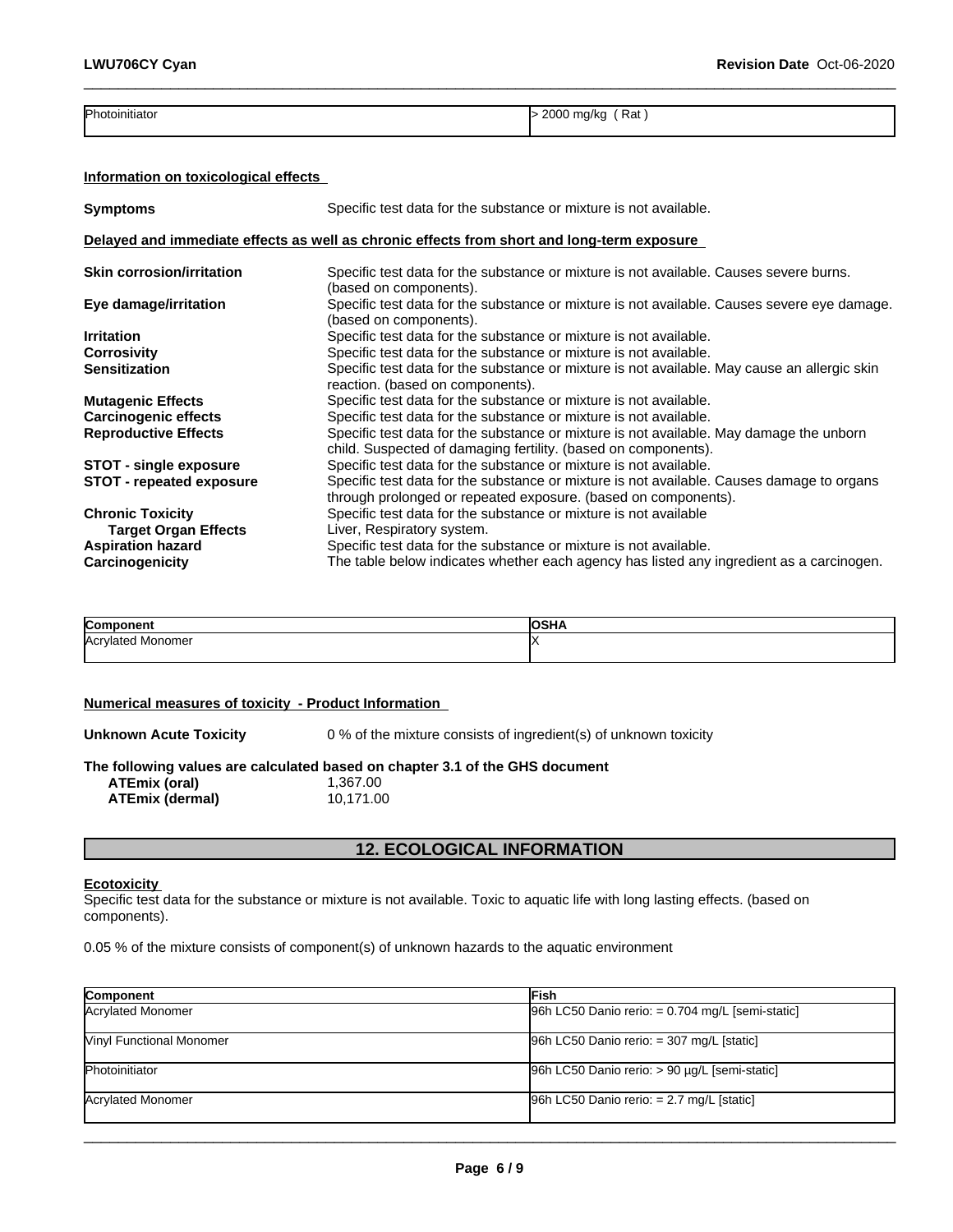| Tetrahydrofurfuryl alcohol | 96h LC50 Oryzias latipes: > 101 mg/L [semi-static] |
|----------------------------|----------------------------------------------------|
| 97-99-4                    |                                                    |

 $\_$  ,  $\_$  ,  $\_$  ,  $\_$  ,  $\_$  ,  $\_$  ,  $\_$  ,  $\_$  ,  $\_$  ,  $\_$  ,  $\_$  ,  $\_$  ,  $\_$  ,  $\_$  ,  $\_$  ,  $\_$  ,  $\_$  ,  $\_$  ,  $\_$  ,  $\_$  ,  $\_$  ,  $\_$  ,  $\_$  ,  $\_$  ,  $\_$  ,  $\_$  ,  $\_$  ,  $\_$  ,  $\_$  ,  $\_$  ,  $\_$  ,  $\_$  ,  $\_$  ,  $\_$  ,  $\_$  ,  $\_$  ,  $\_$  ,

**Persistence and Degradability**

No information available.

**Bioaccumulation**

No information available

### **Other adverse effects**

No information available

|                               | <b>13. DISPOSAL CONSIDERATIONS</b>                                                                                                                                                                                                                                                                                                                                                                                                                                                                                                                          |  |
|-------------------------------|-------------------------------------------------------------------------------------------------------------------------------------------------------------------------------------------------------------------------------------------------------------------------------------------------------------------------------------------------------------------------------------------------------------------------------------------------------------------------------------------------------------------------------------------------------------|--|
| Waste treatment methods       |                                                                                                                                                                                                                                                                                                                                                                                                                                                                                                                                                             |  |
| <b>Waste Disposal Methods</b> | Contain and dispose of waste according to local regulations.                                                                                                                                                                                                                                                                                                                                                                                                                                                                                                |  |
| <b>Contaminated Packaging</b> | Empty containers should be taken to an approved waste handling site for recycling or<br>disposal.                                                                                                                                                                                                                                                                                                                                                                                                                                                           |  |
|                               | <b>14. TRANSPORT INFORMATION</b>                                                                                                                                                                                                                                                                                                                                                                                                                                                                                                                            |  |
| Note:                         | This information is not intended to convey all specific transportation requirements relating to<br>this product. Transportation classifications may vary by container volume and may be<br>influenced by regional or country variations in regulations. Additional transportation<br>information can be found in the specific regulations for your mode of transportation. It is the<br>responsibility of the transporting organization to follow all applicable laws, regulations and<br>rules relating to the transportation of the material.             |  |
| <b>DOT</b>                    | Not regulated<br>Exception: In the US and Canada except when all or part of the transportation is by vessel,<br>containers 119 gallons/450 Liters and less are not regulated [see 49CFR 171.4 (c)(1)]<br>If in quantities of 5L or less (per inner packaging) for liquids or 5KG or less (per inner<br>packaging) for solids these items may be shipped as not regulated [additional general<br>packaging requirements must be met see 49CFR 173.24] [see 49CFR 171.4 (c)(2)]                                                                               |  |
| ICAO / IATA / IMDG / IMO      | Not Regulated<br>Exception: If in quantities of 5L or less (per inner packaging) for liquids or 5KG or less (per<br>inner packaging) for solids these items may be shipped as not regulated [additional general<br>packaging requirements must be met see ICAO/IATA special provision A197]<br>Exception: If in quantities of 5L or less (per inner packaging) for liquids or 5KG or less (per<br>inner packaging) for solids these items may be shipped as not regulated [additional general<br>packaging requirements must be met see IMDG code 2.10.2.7] |  |

### **15. REGULATORY INFORMATION**

### **International Inventories**

All components are listed on the TSCA Inventory. For further information, please contact:. Supplier (manufacturer/importer/downstream user/distributor).

### **U.S. Federal Regulations**

### **SARA 313**

Section 313 of Title III of the Superfund Amendments and Reauthorization Act of 1986 (SARA). This product contains a chemical or chemicals which are subject to the reporting requirements of the Act and Title 40 of the Code of Federal Regulations, Part 372.

| <b>CAS-No</b><br>Weight %<br>SAR/<br>- 242<br><b>Component</b><br>Threshold<br>.<br><b>Values</b> |
|---------------------------------------------------------------------------------------------------|
|---------------------------------------------------------------------------------------------------|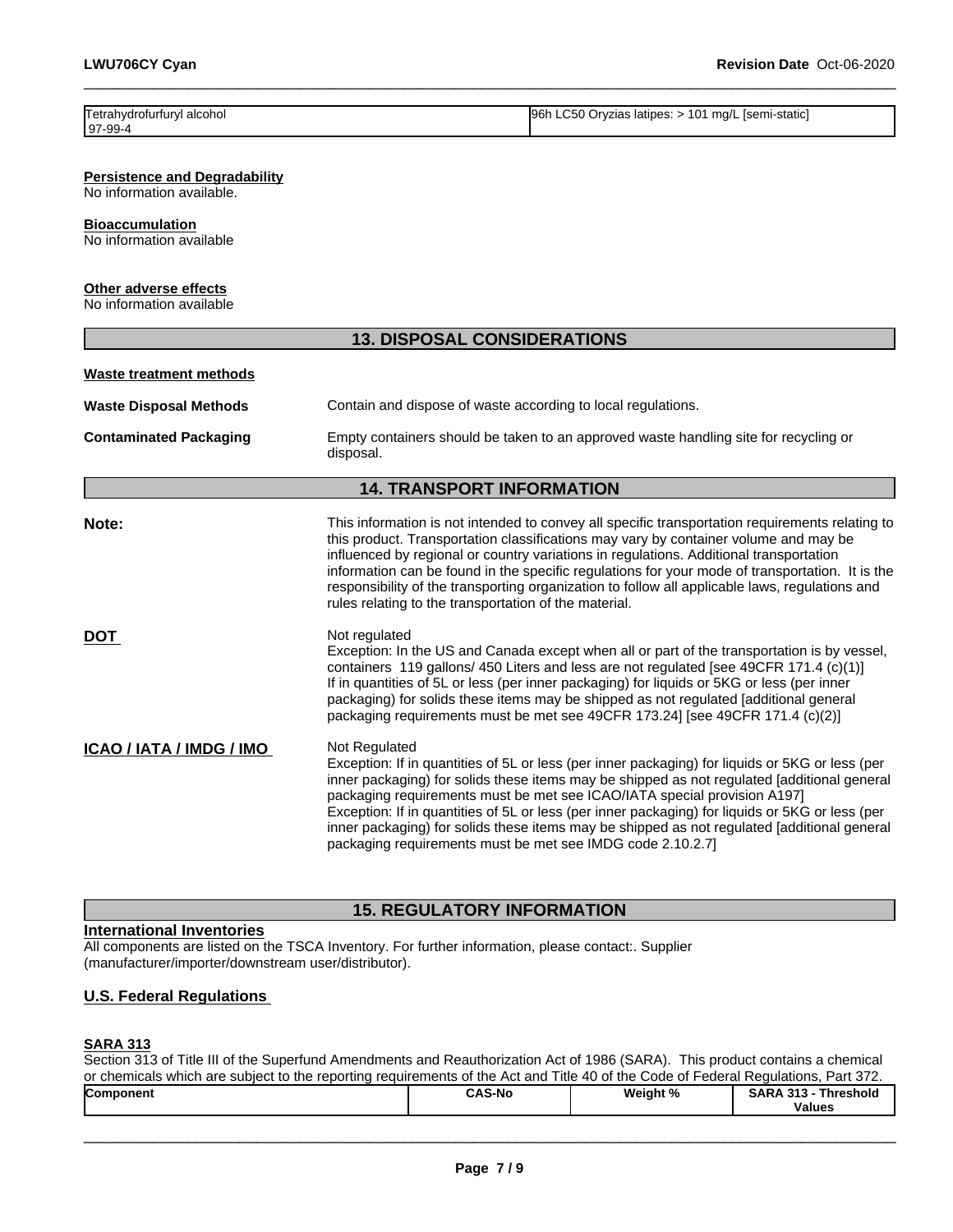| Glvcol<br>Ether<br>Acrvlate | ecret<br>H | or<br>w.<br>. . |  |
|-----------------------------|------------|-----------------|--|

*The above glycol ether acrylate is considered a reactive chemical in ultraviolet curable inks. Once initiated by a high dose of ultraviolet light, this glycol ether acrylate rapidly polymerizes (i.e. hardens) and becomes part of the ink film. The polymerization process of UV curable inks is measured in milliseconds.*

 $\_$  ,  $\_$  ,  $\_$  ,  $\_$  ,  $\_$  ,  $\_$  ,  $\_$  ,  $\_$  ,  $\_$  ,  $\_$  ,  $\_$  ,  $\_$  ,  $\_$  ,  $\_$  ,  $\_$  ,  $\_$  ,  $\_$  ,  $\_$  ,  $\_$  ,  $\_$  ,  $\_$  ,  $\_$  ,  $\_$  ,  $\_$  ,  $\_$  ,  $\_$  ,  $\_$  ,  $\_$  ,  $\_$  ,  $\_$  ,  $\_$  ,  $\_$  ,  $\_$  ,  $\_$  ,  $\_$  ,  $\_$  ,  $\_$  ,

### **Clean Air Act,Section 112 Hazardous Air Pollutants (HAPs) (see 40 CFR 61)**

This product contains the following substances which are listed hazardous air pollutants (HAPS) under Section 112 of the Clean Air Act:.

| Component                   | <b>CAS-No</b>  | Weiaht<br>70 |
|-----------------------------|----------------|--------------|
| Glycol<br>Acrylate<br>Ether | Secret<br>rade | 2C<br>w      |

### **U.S. State Regulations**

| Component                  | <b>Massachusetts</b> |
|----------------------------|----------------------|
|                            | <b>Right To Know</b> |
| Tetrahydrofurfuryl alcohol |                      |
| $ 97-99-4$                 |                      |
|                            |                      |
|                            |                      |

| <b>Component</b>         | <b>Minnesota</b>     |
|--------------------------|----------------------|
|                          | <b>Right To Know</b> |
| <b>Acrylated Monomer</b> |                      |
|                          |                      |

| Component                      | New Jersey<br><b>Right To Know</b> |
|--------------------------------|------------------------------------|
| Glycol Ether Acrylate          |                                    |
| Copper Phthalocyanine Compound |                                    |

| Component                                    | Pennsylvania<br><b>Right To Know</b> |
|----------------------------------------------|--------------------------------------|
| Glycol Ether Acrylate                        |                                      |
| Copper Phthalocyanine Compound               |                                      |
| Tetrahydrofurfuryl alcohol<br>$197 - 99 - 4$ |                                      |

#### **California Prop. 65**

This product does not contain any chemicals known to State of California to cause cancer, birth, or any other reproductive defects

### **Canada**

| Component                      | <b>INPRI - National Pollutant Release Inventory</b> |
|--------------------------------|-----------------------------------------------------|
| Copper Phthalocyanine Compound | Group A Substance<br>Part L.                        |
|                                |                                                     |

| <b>16. OTHER INFORMATION</b> |               |              |                   |                            |
|------------------------------|---------------|--------------|-------------------|----------------------------|
| HMIS:                        | <b>Health</b> | Flammability | <b>Reactivity</b> | <b>Personal Protection</b> |

### **Key or legend to abbreviations and acronyms used in the safety data sheet**

|            | Legend - Section 8: EXPOSURE CONTROLS/PERSONAL PROTECTION |
|------------|-----------------------------------------------------------|
| <b>TWA</b> | TWA (time-weighted average)                               |
| STEL       | STEL (Short Term Exposure Limit)                          |
| Ceiling    | Maximum limit value                                       |

#### **ACGIH: (American Conference of Governmental Industrial Hygienists)** A1 - Known Human Carcinogen